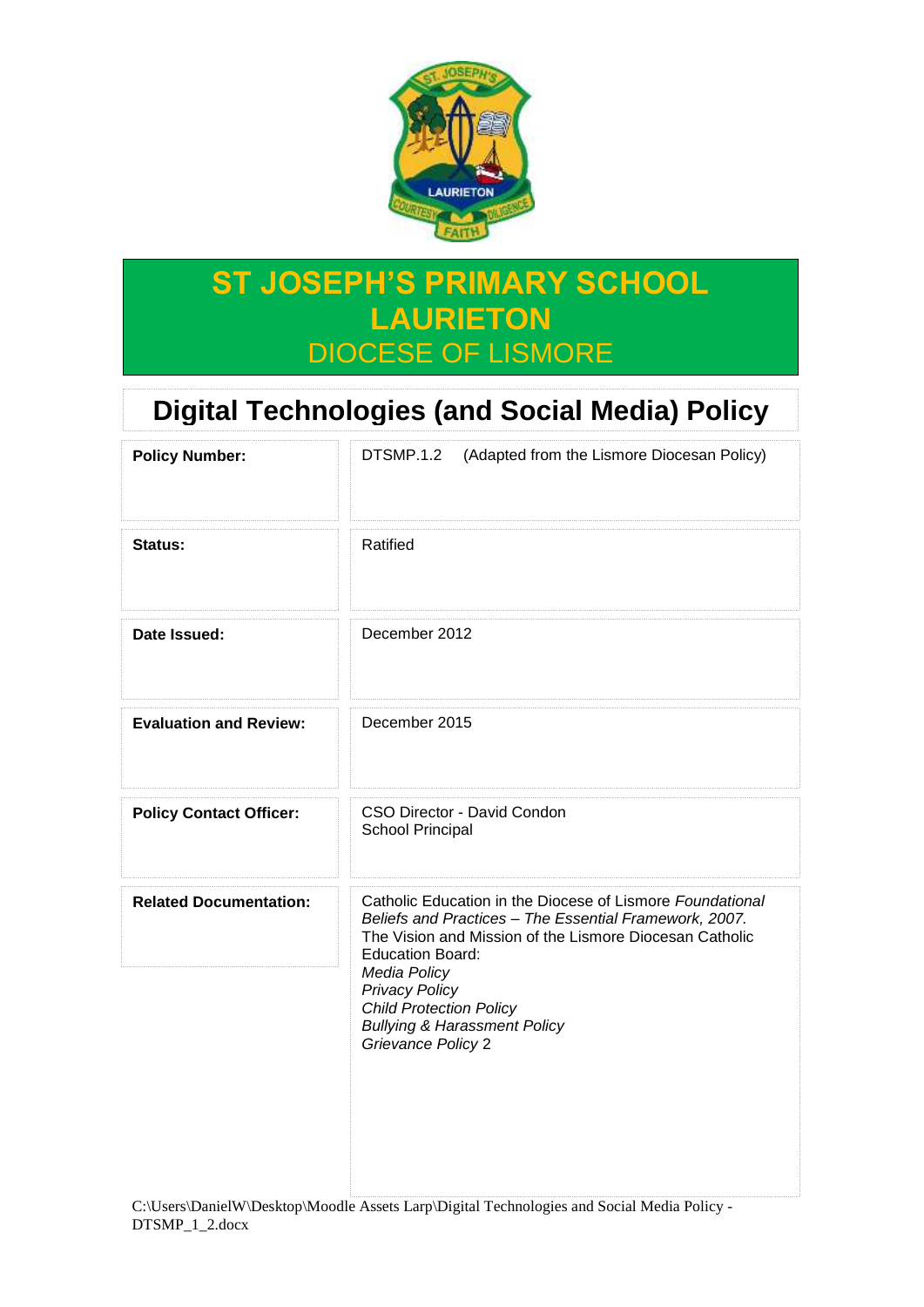#### **Rationale:**

"Information and Communications Technology in the workplace raises questions about the supervision of its use. This technology includes email and access to the Internet. The computers and internal network involved are controlled by the organisation and management has the responsibility for issuing clear instructions for their proper use. Without clear instructions, the proper use of email and web browsing may not be clear to many in the workplace." Australian Privacy Commission 2005.

This Policy sets out information for all employees of the Trustees of the Roman Catholic Church of the Diocese of Lismore Catholic Schools Office, all teachers and ancillary staff in schools, parents, students, volunteers, visitors and contractors, (henceforth referred to as 'technology users') who may utilise digital technologies, this includes but is not limited to the provision of networks, services such as email, access to the Internet, data storage and the use of supplied or bring your own electronic devices and associated software which connect to the systems provided regarding the proper and permitted use of these digital technologies.

As part of the responsibilities of the Catholic Schools Office (CSO) towards ensuring safe and responsible electronic behaviours are occurring, technology users are made aware that their data, browsing activities and email content can be scrutinised, and random monitoring of sites visited may occur from time to time by authorised personnel users can be assured that the privacy of their communications and work-related activities will be respected. Users are expected to ensure that their professional and personal behaviour in relation to the use of digital technologies is consistent with this Policy.

This Policy is designed to inform all technology users of the proper and appropriate legislative, moral and ethical use of any data received, viewed, stored or transmitted using the Catholic Schools Office and individual Schools digital systems.

The adherence to this Policy is mandatory and any breaches of standards or behaviours that contravene the guidelines and practices detailed within the Policy will be subject to investigation which may lead to disciplinary procedures.

#### **Scope:**

This Policy applies to all users as defined in the policy and sets out to maintain standards of operation and behaviour that protect the wellbeing of all technology users in the Diocese.

#### **Definitions: (where appropriate)**

- Trustees means The Trustees of the Roman Catholic Church Diocese of Lismore.
- CSO means the Catholic Schools Office of the Lismore Diocese.
- Electronic communication facilities refers to, but is not limited to: networks, PCs, laptops, iPods, iPads /tablets, audio devices, internet, intranet, mobile telephone devices, social web/media sites, email, e-portfolios, web 2.0 technologies, portable storage devices and Cloud technologies.
- Appropriately identified authority means person or persons responsible for administering compliance externally and internally. This list includes and is not limited to appropriate members of the CSO or recognised agencies.
- Technology users mean any individual:
	- i) supplied with, or having access to digital technologies which connect to or utilise the networks and services supplied by the Catholic Schools Office and individual schools.
	- ii) bringing their own digital device to the workplace, which may or may not connect to or utilise the networks and services supplied by the Catholic Schools Office and individual schools.
- Cyber-safe means material that is sent, stored or received via digital medium(s) that is in keeping with the intent of this document and causes no offence to any would be viewer or receiver of such material.
- ICT means Information Communication Technology.
- Flame-mail is the use of email to transmit offensive, insulting, harassing messages to other users or persons outside the workplace.
- Social Network sites are web based association sites of a professional or personal nature that facilitate networking opportunities. These include but are not limited to: Facebook, Twitter, LinkedIn, e-leader, chat rooms.

C:\Users\DanielW\Desktop\Moodle Assets Larp\Digital Technologies and Social Media Policy - DTSMP\_1\_2.docx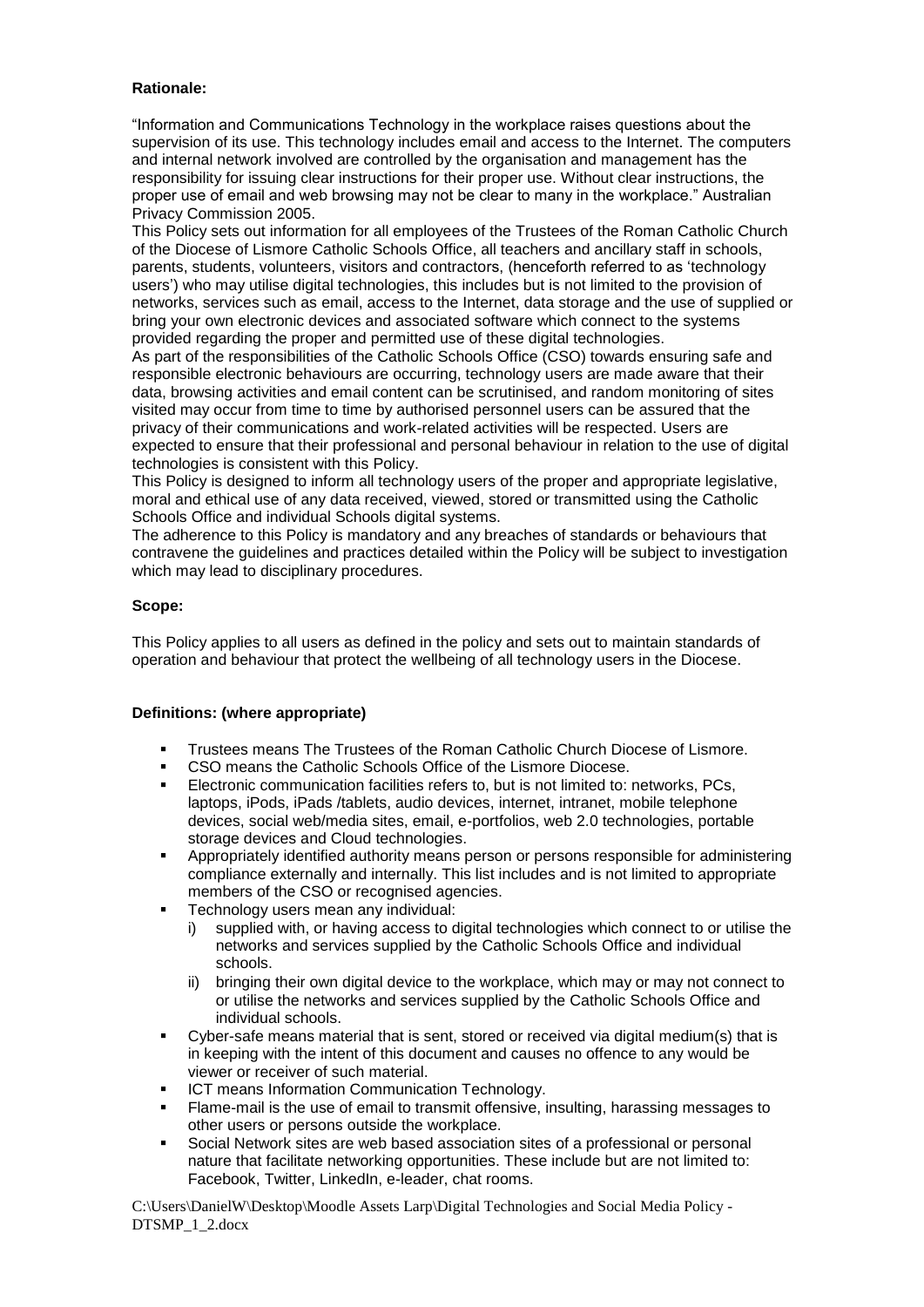### **Principals and Procedures:**

#### **Introduction to Responsibilities**

Technology users must be aware that the CSO and/or schools can be involved in litigation and relevant records relating to (persons) use and activities in relation to this Policy may be subpoenaed and must be kept.

Anything covered under this Policy is "discoverable" by way of court order or subpoena. These include matters affecting legal proceedings, personal affairs of any technology users even if communicated in confidence.

Data and email residing on or transmitted across a system is the property of the organization that owns the system. This has the support of recent decisions in the Courts. All electronic files are therefore the property of the CSO and/or school and email users should act on the basis that they can be and where necessary will be held accountable for every message issued from their machine, or authorized or issued on their behalf. This includes use of equipment provided to staff for use at home or away from the premises.

The responsibilities referenced in this document must be uppermost in the mind of all users involved in the teaching and supervision of students accessing digital technologies. Any person who is in doubt about whether the standards of the Policy apply or do not apply must consult with their designated supervisor.

### **Responsibilities**

All members of the school community including religious, principals, assistant principals, teachers, school support staff, contractors, visitors, volunteers and CSO staff must:

- Ensure proper security and use of the digital technologies available to them and/or others in the schools environment.
- **Ensure the use of the Catholic Schools Office (CSO) electronic communications system** and devices requires respect for the law, for persons and for the Church, its mission and its values. It further requires integrity, diligence, economy and efficiency from the users of these facilities. All users of the CSO and/or school's internet and intranet must conduct their activities according to the principles and requirements laid out in this Policy.

### **1. Responsibility of the CSO**

- Ensure that the Policy remains relevant.
- Ensure that all users of digital technology sign and agree to the Diocesan Policy and procedures.
- Ensure that breaches of the Policy are properly investigated and appropriate action is carried out and reported to the appropriate agencies.
- Ensure that all users have access to the Policy and that compliance with the Policy is reviewed and monitored through the school compliance audit process.

It is the responsibility of the Director to ensure this Policy is communicated to all employees of the Catholic Schools Office. To this end they will:

- **Ensure appropriate procedures are developed from this Diocesan Policy and that all** users sign and adhere to the Policy.
- Ensure all known reportable matters that may appear to contravene this Policy are communicated to the appropriate authority.
- Ensure that use of technology is in keeping with all matters relating to Child Protection legislation and protocols.
- Ensure the following:
	- i) Where the CSO chooses to provide links to other Internet sites from their Web pages an approval and review process should be incorporated to ensure that these links are, and remain, educationally appropriate. A warning indicating the transient nature of Internet material and sites should be associated with the links.
	- ii) That digital technology is provided for educational and administrative purposes and to conduct research and communicate with others. All users are required to act in a considerate and responsible manner and must not:
		- send or display offensive messages or pictures
		- use obscene language
		- bully, harass, insult or attack others
		- damage computers, computer systems or computer networks
		- violate copyright laws
		- use another's password
		- trespass in another's folders, work or files

C:\Users\DanielW\Desktop\Moodle Assets Larp\Digital Technologies and Social Media Policy - DTSMP\_1\_2.docx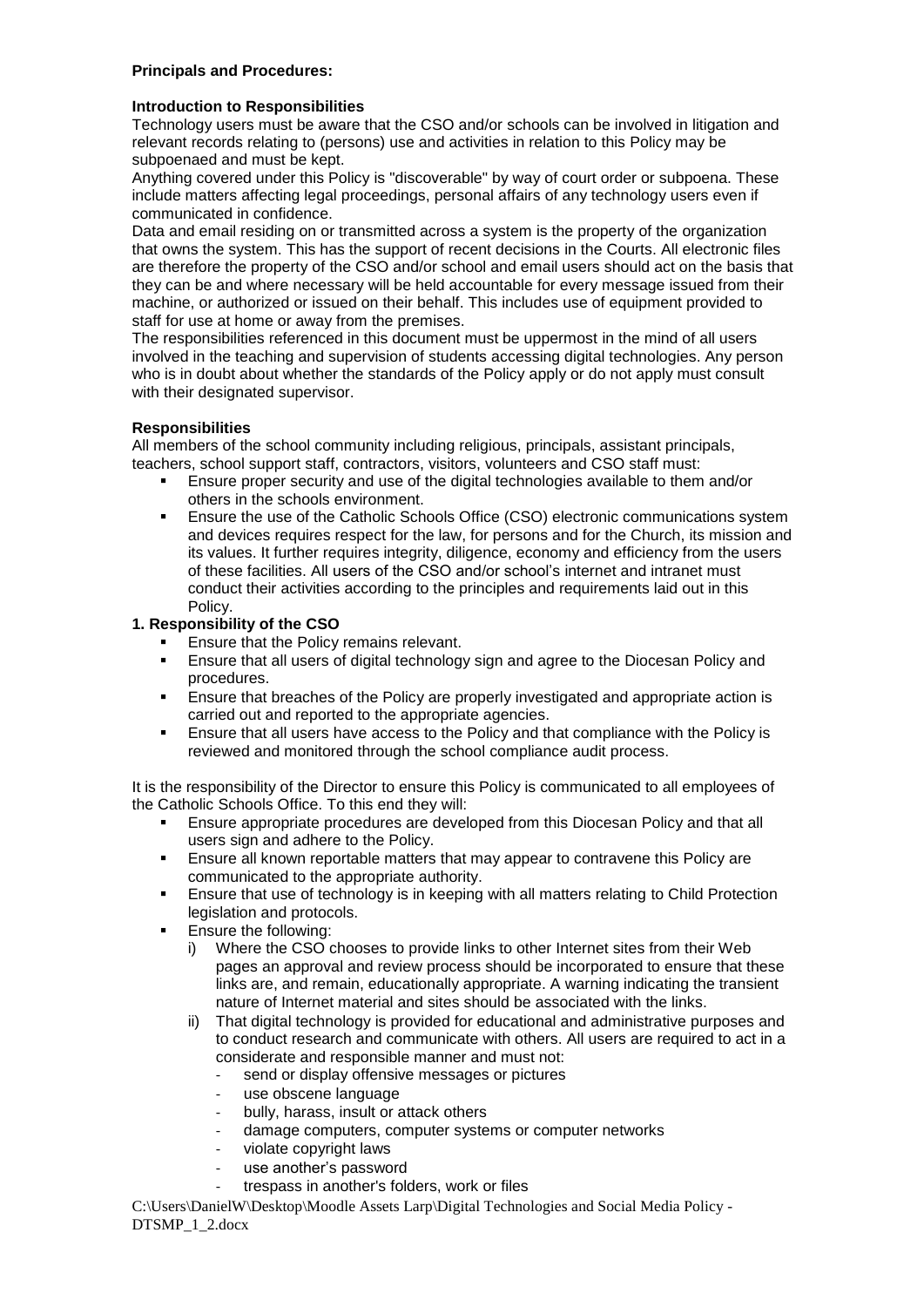use the network for commercial purposes.

iii. That all users of technology understand the consequences of inappropriate use as detailed in this policy.

#### **2. Responsibilities of Principals**

It is the responsibility of the school Principal to ensure this Policy is communicated to all employees, parents, volunteers, visitors, contractors and students of the school. To this end they will:

- Ensure appropriate school policy and procedures are developed from this Diocesan Policy and that all users sign and adhere to the Policy.
- **Ensure all known reportable matters that may appear to contravene this Policy are** communicated to the appropriate authority.
- Work with CSO ICT staff to monitor and regulate the proper use of all digital technologies.
- Ensure that use of technology is in keeping with all matters relating to Child Protection legislation and protocols.
- Ensure the school technology policy include the following:
	- i) Where schools choose to provide links to other Internet sites from their Web pages an approval and review process should be incorporated to ensure that these links are, and remain, educationally appropriate. A warning indicating the transient nature of Internet material and sites should be associated with the links.
	- ii) That digital technology is provided for all for educational and administrative purposes and to conduct research and communicate with others. All users are required to act in a considerate and responsible manner and must not:
		- send or display offensive messages of pictures
		- use obscene language
		- bully, harass, insult or attack others
		- damage computers, computer systems or computer networks
		- violate copyright laws
		- use another's password
		- trespass in another's folders, work or files
		- use the network for commercial purposes.
	- iii) Ensure that all users of technology understand the consequences of inappropriate use as detailed in this policy.
	- iv) Appropriate reference to this policy as deemed necessary.
- Ensure staff educate students when using digital technologies and social media of any kind to:
	- Respect themselves and others when publishing or communicating
	- Create sensible, plain avatars, usernames and identities
	- Set social networking security settings to private
	- Keep personal information private
	- Keep usernames and passwords secure and do not share them with anyone
	- Report any inappropriate behaviour or content directed at them or others

#### **3. Responsibility of All Users (other than students)**

All users must abide by all of the following specific conduct requirements and those requirements set out in school specific policies in relation to their use of the network, Internet and Intranet, electronic data, email and use of electronic devices including mobile phones. All users should not intentionally, in their use of CSO and/or school and/or personal digital technologies:

- Violate any State, Commonwealth or international law, or State or Commonwealth regulation, or fail to comply with CSO and/or school policies or procedures.
- Violate generally accepted social standards and ethical behaviour in digital communications. They should exercise good judgement, use appropriate language, and not send messages that are harassing, defamatory, threatening, abusive or obscene.
- Conduct any business or activity for commercial purposes or financial gain, including publishing material which contains any advertising or any solicitation of other network users or discussion group or list members to use goods or services.
- Download information or software from the Internet or Intranet which is not directly related to educational and administrative purposes without authorisation.
- View, store, upload, download, post, publish or circulate material inappropriate to the

C:\Users\DanielW\Desktop\Moodle Assets Larp\Digital Technologies and Social Media Policy - DTSMP\_1\_2.docx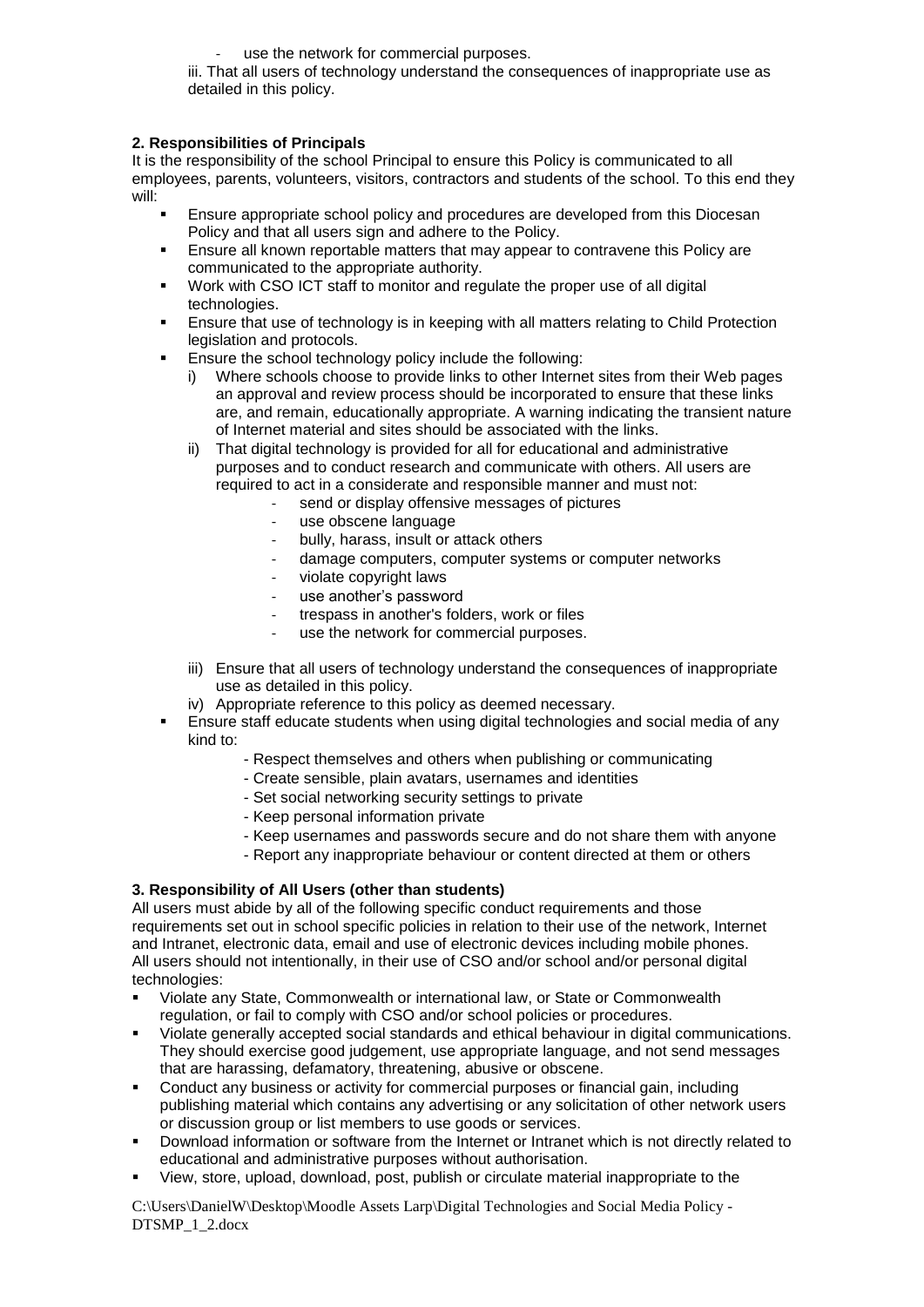professional standards expected of a staff member working in a Catholic School, which may be: sexually related or pornographic; violent or hate related, racist, subversive, malicious, libellous or slanderous.

- Violate CSO and/or school or third party copyright, license agreements or other contracts.
- Seek to gain unauthorised access to any resources within or outside of the CSO and/or school.
- Disrupt or interfere with the intended use of the CSO and/or school's digital technologies including the Intranet and /or the global Internet and/or resources.
- Without authority destroy, alter, dismantle, disfigure, prevent rightful access to or otherwise interfere with the integrity of computer based information and/or information resources, including, but not limited to, uploading or creating computer viruses.
- Compromise or without authorisation invade the privacy of individuals or entities that are creators, authors, users, or subjects of the information resources.
- Post to a discussion group or other public forum personal communications without the consent of anyone referenced in that discussion or posting.
- Conduct activity which may be defined as persistent 'cyberloafing', that is the use of the organisation's facilities and misuse of work time through accessing non-related work content and sites without authority.
- Attempt to read another person's electronic mail or other protected files.
- Reveal personal addresses or phone numbers of other users in any email communication without consent from the other person/s.
- Participate in Internet Relay Chat groups or sessions unless such session has been specifically set up to facilitate the communication between participants in a project or working group authorized by the CSO and/or school.
- Expose themselves, other users and entities to risk of legal action or adverse publicity by sending improper communications. Improper communications include 'flame-mail'.
- Publish/post or include in email messages, content or commentary on social network sites which might be deemed to defame an individual, a company or an organisation. This includes bullying, harassment or discriminatory behaviour based on age, gender, race, sexuality or disability.
- Make commentary or otherwise of others on social network and/or e-sites that could be considered offensive in any way or be in breach of any part of this Policy.
- Express opinions on social media or any other platform that are personal and not those of the CSO and /or School without a statement such as:
	- o "I am an employee of a school / CSO and the view expressed is my own personal view and does not represent the views or policy of the CSO or School"
	- o
- Send anonymous messages, defined either as messages that do not contain details of the sender's name and affiliation, or messages sent through an anonymous email service.
- Use Facebook or other social media platforms for the purposes of learning and teaching in diocesan schools. Facebook and other social media are able to be used by schools for information dissemination and gathering provided alternative mechanisms are also available to provide this same service to parents and / or students.
- Have personal social networking sites and online profiles which are inconsistent with the professional standards expected of a staff member working in a Catholic School. School employees must ensure personal information is suitably protected using the available privacy settings. Teachers should not have Personal digital relationships with their students or invite students into personal social networking sites. All staff should use professional discretion if accepting ex-students or parents of current students as friends in social media accounts.

## **4. Responsibility of Student Users**

All student technology users must abide by all specific conduct requirements set out in school specific policies in their use of digital technologies and social media including but not limited to the Internet and Intranet, email and other electronic devices including mobile phones.

## **5. Consequences of Inappropriate Behaviour**

A user's conduct and behaviour in relation to the use of digital technologies including but not limited to email, internet, intranet and web browsing, social networking sites, mobile phones or other digital devices provided or used on site, may be deemed inappropriate if the contents of this Policy are found to have been breached.

C:\Users\DanielW\Desktop\Moodle Assets Larp\Digital Technologies and Social Media Policy - DTSMP\_1\_2.docx If so, an investigation of the alleged breaches may take place. This investigation will be carried